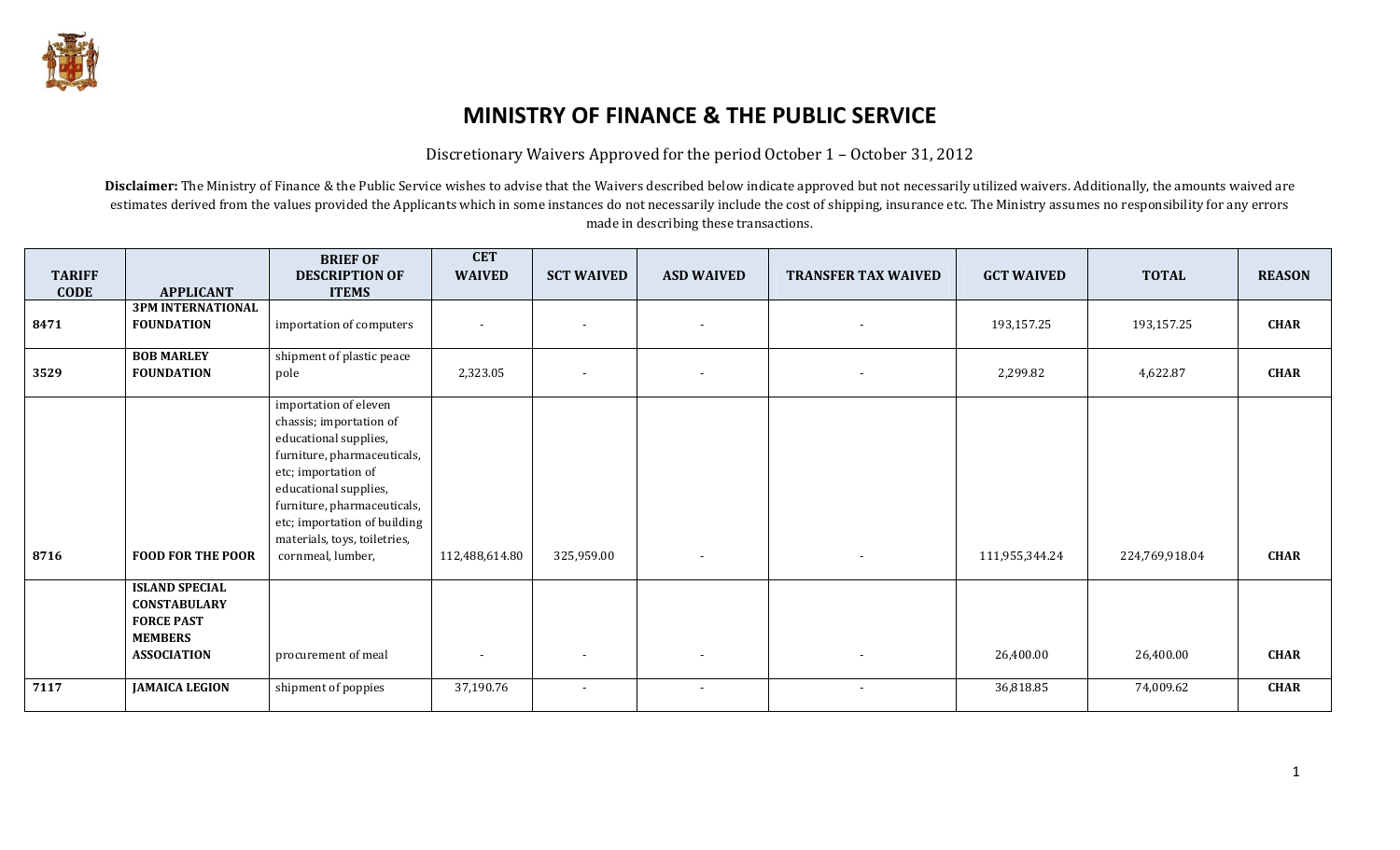

|                     |                                               | <b>BRIEF OF</b>               | <b>CET</b>    |                          |                          |                            |                   |              |               |
|---------------------|-----------------------------------------------|-------------------------------|---------------|--------------------------|--------------------------|----------------------------|-------------------|--------------|---------------|
| <b>TARIFF</b>       |                                               | <b>DESCRIPTION OF</b>         | <b>WAIVED</b> | <b>SCT WAIVED</b>        | <b>ASD WAIVED</b>        | <b>TRANSFER TAX WAIVED</b> | <b>GCT WAIVED</b> | <b>TOTAL</b> | <b>REASON</b> |
| <b>CODE</b>         | <b>APPLICANT</b>                              | <b>ITEMS</b>                  |               |                          |                          |                            |                   |              |               |
|                     | <b>KINGSTON OPEN MRI</b>                      | importation of MRI            |               |                          |                          |                            |                   |              |               |
| 9018                | <b>LIMITED</b>                                | Machine                       | 666,726.61    | $\overline{\phantom{a}}$ | $\overline{\phantom{a}}$ |                            | 1,210,108.80      | 1,876,835.41 | <b>CHAR</b>   |
|                     |                                               | importation of radiography    |               |                          |                          |                            |                   |              |               |
| 9018                | <b>MEDI-RAYS LIMITED</b>                      | Unit                          | 589,993.98    |                          |                          |                            | 1,070,839.08      | 1,660,833.07 | <b>CHAR</b>   |
|                     |                                               |                               |               |                          |                          |                            |                   |              |               |
|                     | <b>MIRACLE HELPING</b>                        |                               |               |                          |                          |                            |                   |              |               |
| 8713, 8471,<br>8202 | <b>HANDS OUTREACH</b><br><b>INTERNATIONAL</b> | donation of wheelchairs,      |               |                          |                          |                            | 9,009.00          |              | <b>CHAR</b>   |
|                     |                                               | laptop, tools, appliances etc | 9,100.00      |                          | $\overline{\phantom{a}}$ |                            |                   | 18,109.00    |               |
|                     |                                               | importation of food,          |               |                          |                          |                            |                   |              |               |
| 1905, 6309,         | <b>MISSIONARIES OF</b>                        | clothing, books, furniture    |               |                          |                          |                            |                   |              |               |
| 3401, 1905          | THE POOR                                      | etc                           | 52,094.12     | $\overline{\phantom{a}}$ | $\blacksquare$           |                            | 51,573.18         | 103,667.31   | <b>CHAR</b>   |
|                     | <b>MUSTARD SEED</b>                           | purchase of 2007 Nissan X-    |               |                          |                          |                            |                   |              |               |
| 8703                | <b>COMMUNITIES</b>                            | Trail                         | 324,180.00    | 389,016.00               | $\overline{\phantom{a}}$ |                            | 385,125.84        | 1,098,321.84 | <b>CHAR</b>   |
|                     |                                               |                               |               |                          |                          |                            |                   |              |               |
|                     | THE INDEPENDENT<br><b>COUNCIL FOR HUMAN</b>   |                               |               |                          |                          |                            |                   |              |               |
|                     | <b>RIGHTS</b>                                 | procurement of meal           |               |                          |                          |                            | 37,125.00         | 37,125.00    | <b>CHAR</b>   |
|                     |                                               |                               |               |                          |                          |                            |                   |              |               |
|                     | <b>THE PALMYRA</b>                            | donation of educational       |               |                          |                          |                            |                   |              |               |
| 9898                | <b>FOUNDATION</b>                             | items, t-shirts etc           | 799,600.78    |                          |                          |                            | 791,604.77        | 1,591,205.54 | <b>CHAR</b>   |
|                     | THE RELIGIOUS                                 |                               |               |                          |                          |                            |                   |              |               |
|                     | <b>SOCIETY OF FRIENDS</b>                     |                               |               |                          |                          |                            |                   |              |               |
|                     | (QUAKERS)                                     |                               |               |                          |                          |                            |                   |              |               |
|                     | <b>JAMAICA YEARLY</b>                         | donation of t-shirts and      |               |                          |                          |                            |                   |              |               |
| 6109,9608           | <b>MEETING</b>                                | fabric markers                | 11,830.00     | $\overline{\phantom{a}}$ | $\blacksquare$           |                            | 11,711.70         | 23,541.70    | <b>CHAR</b>   |
|                     | <b>UNITED WAY OF</b>                          | purchase of 2012 Hyundai      |               |                          |                          |                            |                   |              |               |
| 8703                | <b>JAMAICA</b>                                | Accent                        | 214,290.00    | 257,148.00               |                          |                            | 254,576.52        | 726,014.53   | <b>CHAR</b>   |
|                     |                                               |                               |               |                          |                          |                            |                   |              |               |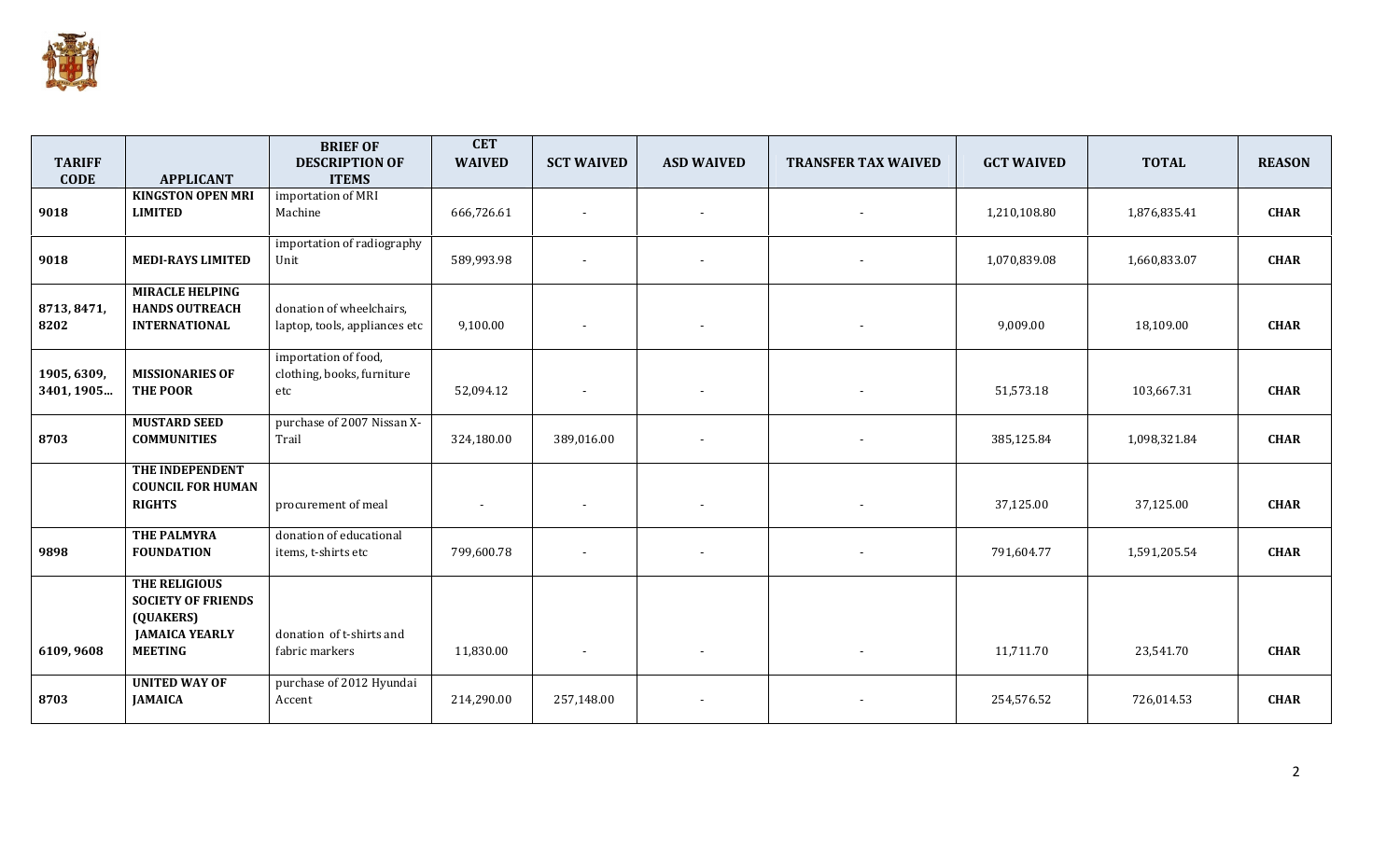

|               |                            | <b>BRIEF OF</b>               | <b>CET</b>    |                   |                          |                            |                   |               |                 |
|---------------|----------------------------|-------------------------------|---------------|-------------------|--------------------------|----------------------------|-------------------|---------------|-----------------|
| <b>TARIFF</b> |                            | <b>DESCRIPTION OF</b>         | <b>WAIVED</b> | <b>SCT WAIVED</b> | <b>ASD WAIVED</b>        | <b>TRANSFER TAX WAIVED</b> | <b>GCT WAIVED</b> | <b>TOTAL</b>  | <b>REASON</b>   |
| <b>CODE</b>   | <b>APPLICANT</b>           | <b>ITEMS</b>                  |               |                   |                          |                            |                   |               |                 |
|               | <b>WINCHESTER MRI</b>      | importation of MRI            |               |                   |                          |                            |                   |               |                 |
| 9018          | <b>LIMITED</b>             | machine and building          | 4,347,132.07  |                   | $\overline{\phantom{a}}$ | $\overline{\phantom{a}}$   | 7,890,044.70      | 12,237,176.77 | <b>CHAR</b>     |
|               | <b>JAMAICA PROTECTED</b>   | procurement of goods and      |               |                   |                          |                            |                   |               |                 |
|               | <b>AREAS</b>               | services                      |               |                   |                          |                            | 19,770.96         | 19,770.96     | GOV/CON         |
|               |                            | purchase of 2013 Toyota       |               |                   |                          |                            |                   |               |                 |
|               | <b>CHINA HARBOUR</b>       | Hilux Pickup; purchase of     |               |                   |                          |                            |                   |               |                 |
|               | <b>ENGINEERING</b>         | 2013 Toyota Hiace 15          |               |                   |                          |                            |                   |               |                 |
| 8702          | <b>COMPANY</b>             | seater                        | 611,241.39    | 602,728.06        | $\overline{\phantom{a}}$ | $\overline{\phantom{a}}$   | 870,545.76        | 2,084,515.21  | GOV/CON         |
|               |                            | importation of moveable       |               |                   |                          |                            |                   |               |                 |
|               | <b>LIBERTY HALL</b>        | storage shelves               | 157,763.60    |                   | $\overline{\phantom{a}}$ |                            | 156,185.96        | 313,949.56    | <b>GOV/INST</b> |
|               | <b>JAMAICA CUSTOMS</b>     |                               |               |                   |                          |                            |                   |               |                 |
| 6217          | <b>DEPARTMENT</b>          | importation of epaulettes     | 1,788,426.04  |                   | $\overline{\phantom{a}}$ |                            | 1,770,541.78      | 3,558,967.82  | <b>GOV/INST</b> |
|               | <b>NATIONAL</b>            | importation of 2003           |               |                   |                          |                            |                   |               |                 |
|               | <b>IRRIGATION</b>          | <b>Sterling Flatbed Crane</b> |               |                   |                          |                            |                   |               |                 |
| 8704          | <b>COMMISSION</b>          | Truck                         | 1,178,171.35  |                   | $\overline{\phantom{a}}$ |                            | 1,166,389.64      | 2,344,560.99  | GOV/INST        |
|               | <b>TRANSPORT</b>           | importation of licence and    |               |                   |                          |                            |                   |               |                 |
| 4911          | <b>AUTHORITY</b>           | sticker                       | 532,310.40    |                   | $\overline{\phantom{a}}$ |                            | 526,987.30        | 1,059,297.70  | <b>GOV/INST</b> |
|               | <b>SOUTH EAST</b>          |                               |               |                   |                          |                            |                   |               |                 |
|               | <b>REGIONAL HEALTH</b>     | donation of six barrels with  |               |                   |                          |                            |                   |               |                 |
| 9898          | <b>AUTHORITY</b>           | used clothing and shoes       | 18,206.00     |                   | $\overline{\phantom{a}}$ |                            | 18,023.94         | 36,229.94     | <b>GOV/INST</b> |
|               | <b>OFFICE OF THE PRIME</b> |                               |               |                   |                          |                            |                   |               |                 |
| 7114          | <b>MINISTER</b>            | importation of medals         | 3,141,457.90  |                   |                          |                            | 3,110,043.32      | 6,251,501.22  | <b>GOV/INST</b> |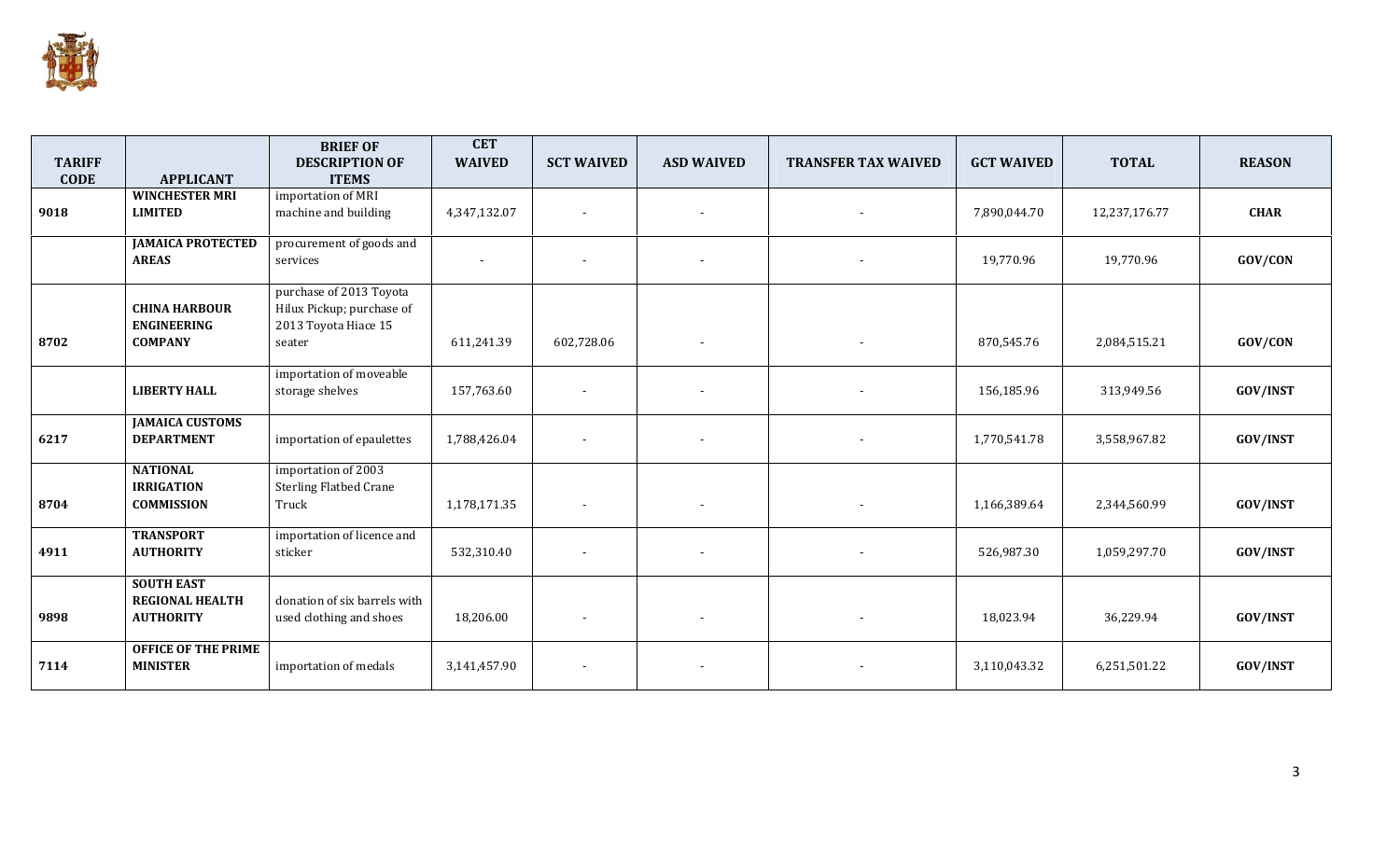

|               |                                                                                             | <b>BRIEF OF</b>                                     | <b>CET</b>     |                          |                          |                            |                          |              |                 |
|---------------|---------------------------------------------------------------------------------------------|-----------------------------------------------------|----------------|--------------------------|--------------------------|----------------------------|--------------------------|--------------|-----------------|
| <b>TARIFF</b> |                                                                                             | <b>DESCRIPTION OF</b>                               | <b>WAIVED</b>  | <b>SCT WAIVED</b>        | <b>ASD WAIVED</b>        | <b>TRANSFER TAX WAIVED</b> | <b>GCT WAIVED</b>        | <b>TOTAL</b> | <b>REASON</b>   |
| <b>CODE</b>   | <b>APPLICANT</b>                                                                            | <b>ITEMS</b>                                        |                |                          |                          |                            |                          |              |                 |
|               | <b>MINISTRY OF</b><br><b>TRANSPORT, WORKS</b><br><b>AND HOUSING</b>                         | transfer of property                                |                | $\overline{\phantom{a}}$ | $\overline{\phantom{a}}$ | 740,020.00                 |                          | 740,020.00   | <b>GOV/INST</b> |
| 9898          | <b>MINISTRY OF LOCAL</b><br><b>GOVERNMENT AND</b><br><b>COMMUNITY</b><br><b>DEVELOPMENT</b> | donation of food, toiletries,<br>clothing etc.      | 63,837.84      | $\overline{\phantom{a}}$ | $\overline{\phantom{a}}$ | $\overline{\phantom{a}}$   | 63,199.46                | 127,037.30   | <b>GOV/INST</b> |
| 9898          | <b>MINISTRY OF YOUTH</b><br><b>AND CULTURE/CHILD</b><br><b>DEVELOPMENT</b><br><b>AGENCY</b> | donation of poster boards,<br>bags, game, food etc. | 27,015.00      |                          | $\overline{\phantom{a}}$ |                            | 26,744.85                | 53,759.85    | <b>GOV/INST</b> |
| 742/010       | <b>JOYCE GREENWOOD</b>                                                                      | transfer of property                                |                |                          | $\blacksquare$           | 60,020.00                  | $\sim$                   | 60,020.00    | <b>LAMP</b>     |
| 742/010       | <b>CLIFORD POWELL</b>                                                                       | transfer of property                                | $\sim$         | $\sim$                   | $\overline{\phantom{a}}$ | 63,020.00                  |                          | 63,020.00    | <b>LAMP</b>     |
| 742/010       | <b>WALKY FEARON ET</b><br>AL                                                                | transfer of property                                |                |                          |                          | 8,020.00                   |                          | 8,020.00     | <b>LAMP</b>     |
| 742/010       | <b>HILDA GARDENER</b>                                                                       | transfer of property                                | $\sim$         | $\overline{\phantom{a}}$ | $\overline{\phantom{a}}$ | 38,420.00                  | $\sim$                   | 38,420.00    | <b>LAMP</b>     |
| 742/010       | <b>STANLEY FRANCIS</b>                                                                      | transfer of property                                | $\overline{a}$ | $\sim$                   | $\sim$                   | 19,310.00                  |                          | 19,310.00    | <b>LAMP</b>     |
| 742/010       | <b>RUEBEN THOMPSON</b>                                                                      | transfer of property                                | $\overline{a}$ | $\blacksquare$           | $\blacksquare$           | 28,370.00                  | $\overline{\phantom{a}}$ | 28,370.00    | <b>LAMP</b>     |
| 742/010       | <b>ROGER SMITH</b>                                                                          | transfer of property                                |                | $\overline{\phantom{a}}$ | $\blacksquare$           | 45,020.00                  |                          | 45,020.00    | <b>LAMP</b>     |
| 742/010       | <b>MATTHIAS SAMUDA</b>                                                                      | transfer of property                                |                |                          |                          | 84,020.00                  |                          | 84,020.00    | <b>LAMP</b>     |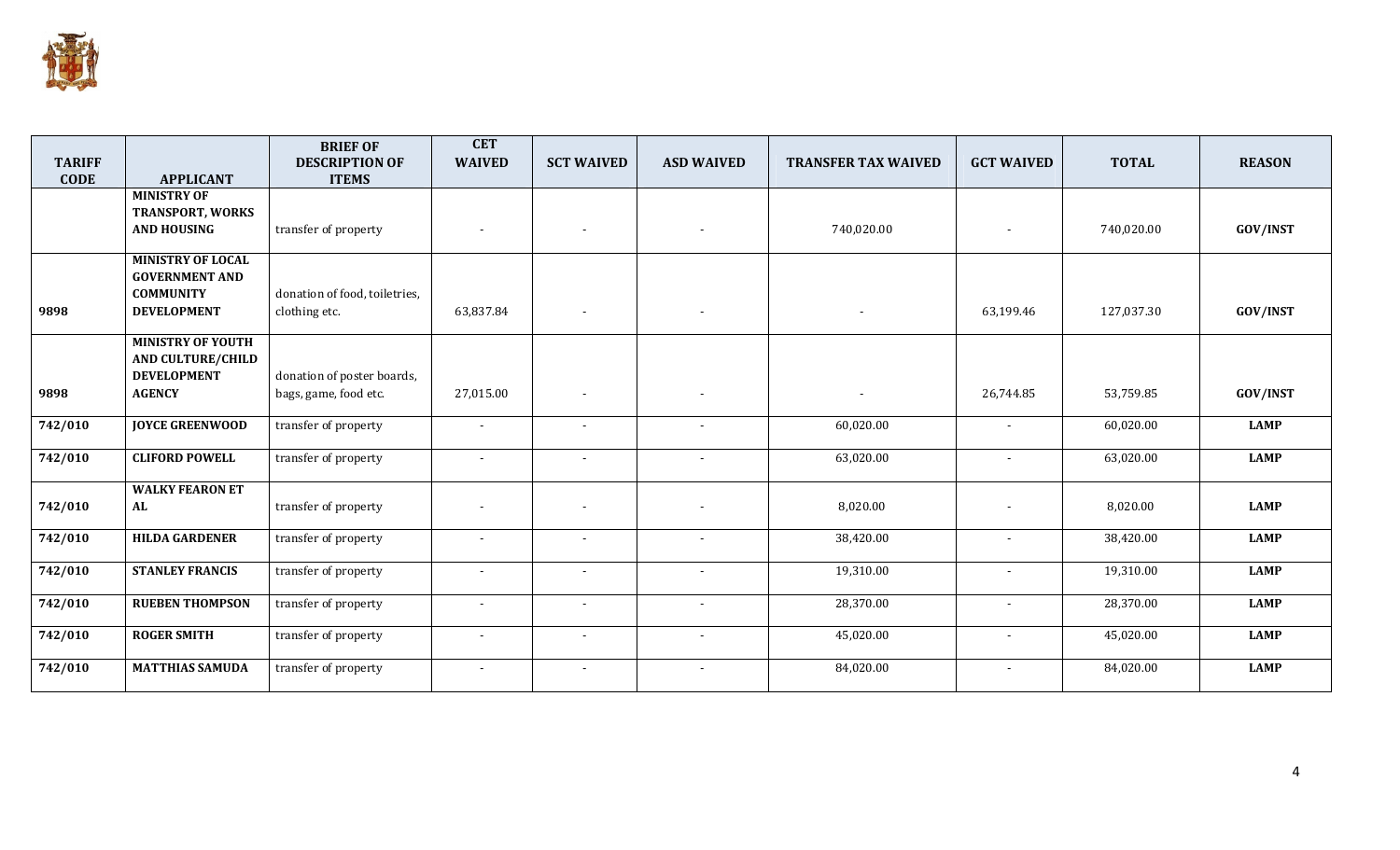

|               |                                              | <b>BRIEF OF</b>                               | <b>CET</b>               |                          |                          |                            |                          |               |               |
|---------------|----------------------------------------------|-----------------------------------------------|--------------------------|--------------------------|--------------------------|----------------------------|--------------------------|---------------|---------------|
| <b>TARIFF</b> |                                              | <b>DESCRIPTION OF</b>                         | <b>WAIVED</b>            | <b>SCT WAIVED</b>        | <b>ASD WAIVED</b>        | <b>TRANSFER TAX WAIVED</b> | <b>GCT WAIVED</b>        | <b>TOTAL</b>  | <b>REASON</b> |
| <b>CODE</b>   | <b>APPLICANT</b>                             | <b>ITEMS</b>                                  |                          |                          |                          |                            |                          |               |               |
| 742/010       | <b>JEFFREY COLE ET AL</b>                    | transfer of property                          |                          |                          |                          | 49,020.00                  |                          | 49,020.00     | <b>LAMP</b>   |
| 742/010       | <b>DOROTHY MOODIE</b>                        | transfer of property                          |                          | $\overline{\phantom{a}}$ | $\blacksquare$           | 262,520.00                 | $\overline{\phantom{a}}$ | 262,520.00    | <b>LAMP</b>   |
| 742/010       | <b>CONRAD PARCHMENT</b>                      | transfer of property                          | $\overline{\phantom{a}}$ | $\overline{\phantom{a}}$ | $\blacksquare$           | 64,020.00                  | $\blacksquare$           | 64,020.00     | <b>LAMP</b>   |
| 742/010       | <b>OLIVER RITCHIE</b>                        | transfer of property                          | $\overline{\phantom{0}}$ | $\overline{\phantom{a}}$ | $\blacksquare$           | 105,020.00                 | $\sim$                   | 105,020.00    | <b>LAMP</b>   |
| 742/010       | <b>HOWARD GROVES</b>                         | transfer of property                          |                          | $\blacksquare$           | $\blacksquare$           | 31,520.00                  |                          | 31,520.00     | <b>LAMP</b>   |
| 742/010       | <b>HERBERT FOSTER</b>                        | transfer of property                          | $\overline{\phantom{a}}$ | $\overline{\phantom{a}}$ | $\blacksquare$           | 210,020.00                 |                          | 210,020.00    | <b>LAMP</b>   |
|               | <b>GREENRG CARIBBEAN</b>                     | importation of solar led                      |                          |                          |                          |                            |                          |               |               |
| 9405          | <b>LIMITED</b>                               | street lights and assembly                    | 7,136,971.20             | $\overline{\phantom{a}}$ | $\overline{a}$           |                            | 7,065,601.49             | 14,202,572.69 | <b>OTHER</b>  |
| 8703          | <b>JANET CRICK</b>                           | importation of 2009 RAV4                      | 298,301.39               | 357,961.67               |                          |                            | 354,382.05               | 1,010,645.10  | <b>OTHER</b>  |
|               | <b>ASHE PERFORMING</b>                       | purchase of 2012 E350                         |                          |                          |                          |                            |                          |               |               |
| 8704          | <b>ARTS COMPANY</b>                          | Econoline Wagon XLT                           | 589,382.14               | 707,258.57               |                          |                            | 700,185.98               | 1,996,826.69  | <b>OTHER</b>  |
| 8703          | <b>NORA WILLIAMS</b>                         | purchase of 2013 Toyota<br>Corolla            | 262,770.30               |                          |                          |                            | 312,171.12               | 574,941.42    | <b>OTHER</b>  |
| 8703          | <b>PAUL RHODEN</b>                           | purchase of 2006 Nissan<br>Caravan            | 62,369.25                |                          |                          |                            | 118,860.20               | 181,229.45    | <b>OTHER</b>  |
| 4911,         | <b>JAMAICA FOOTBALL</b><br><b>FEDERATION</b> | importation of Tickets and<br>course material | 229,351.66               | $\overline{\phantom{a}}$ | $\overline{\phantom{a}}$ |                            | 227,058.14               | 456,409.80    | <b>OTHER</b>  |
| 8703          | <b>ANIETA LEWIS</b>                          | importation of 2008<br>Toyota Corolla         | 347,041.35               | 416,449.62               |                          |                            | 412,285.13               | 1,175,776.11  | <b>OTHER</b>  |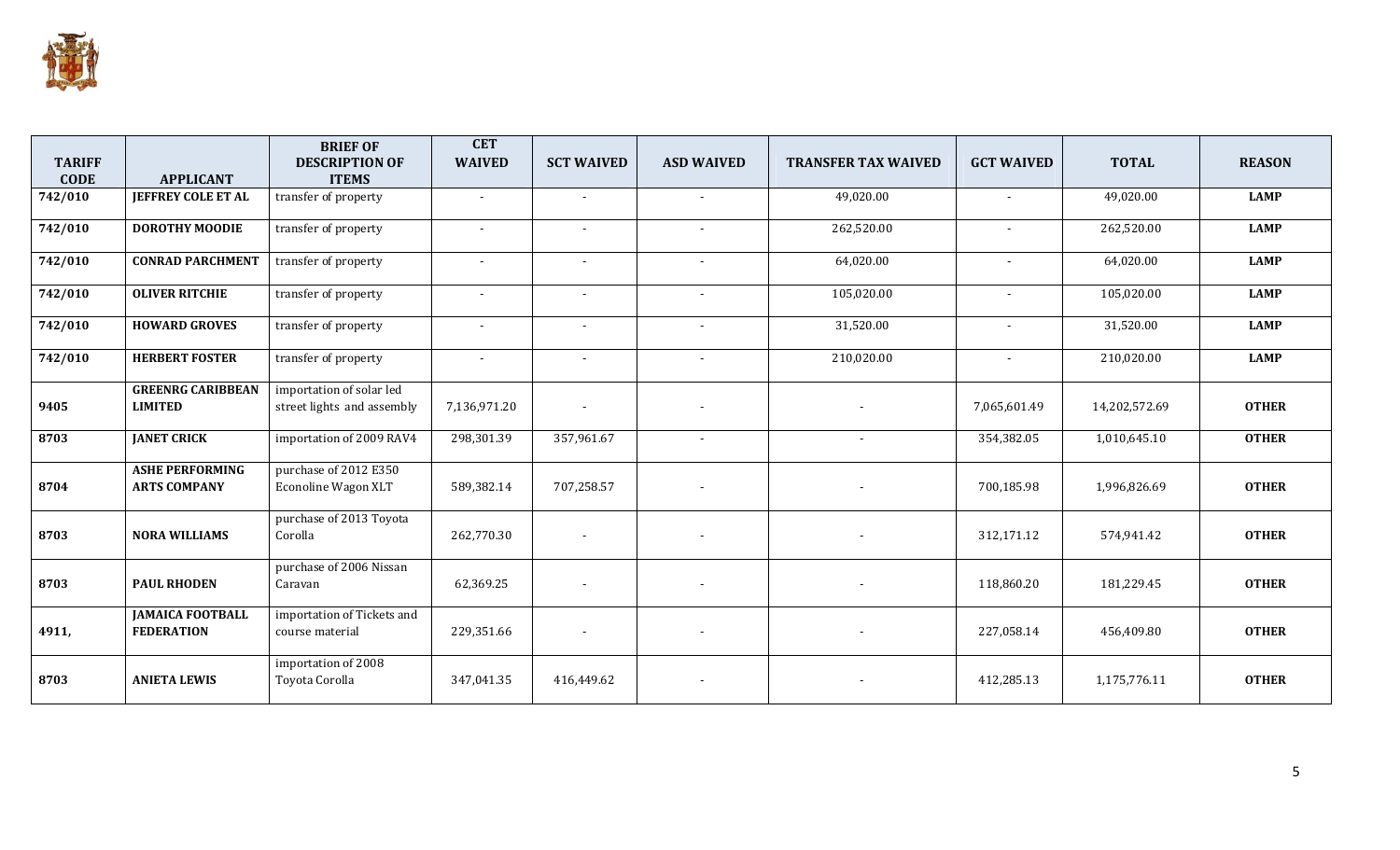

| <b>TARIFF</b> |                           | <b>BRIEF OF</b><br><b>DESCRIPTION OF</b> | <b>CET</b><br><b>WAIVED</b> | <b>SCT WAIVED</b>        | <b>ASD WAIVED</b>        | <b>TRANSFER TAX WAIVED</b> | <b>GCT WAIVED</b> | <b>TOTAL</b>   | <b>REASON</b>    |
|---------------|---------------------------|------------------------------------------|-----------------------------|--------------------------|--------------------------|----------------------------|-------------------|----------------|------------------|
| <b>CODE</b>   | <b>APPLICANT</b>          | <b>ITEMS</b>                             |                             |                          |                          |                            |                   |                |                  |
|               |                           | purchase of trap machine                 |                             |                          |                          |                            |                   |                |                  |
|               |                           | and automatic hopper fed                 |                             |                          |                          |                            |                   |                |                  |
| 9306          | <b>JAMAICA SKEET CLUB</b> | trench                                   | 490,127.74                  | $\overline{\phantom{a}}$ | $\overline{\phantom{a}}$ | $\overline{\phantom{a}}$   | 485,226.46        | 975,354.21     | <b>OTHER</b>     |
|               |                           |                                          |                             |                          |                          |                            |                   |                |                  |
|               | <b>SUGAR INDUSTRY</b>     | importation of spectracane               |                             |                          |                          |                            |                   |                |                  |
| 8436          | <b>RESEARCH INSTITUTE</b> | machine                                  | 476,343.72                  | $\overline{\phantom{a}}$ | $\overline{\phantom{a}}$ |                            | 471,580.28        | 947,924.00     | OTHER/AGRI       |
|               |                           |                                          |                             |                          |                          |                            |                   |                |                  |
|               | <b>CARIBBEAN</b>          |                                          |                             |                          |                          |                            |                   |                |                  |
|               | <b>AQUACULTURE</b>        |                                          |                             |                          |                          |                            |                   |                |                  |
| 2309          | <b>COMPANY LIMITED</b>    | importation of shrimp feed               | 310,305.47                  | $\overline{\phantom{a}}$ | $\overline{\phantom{a}}$ | $\overline{\phantom{a}}$   | 307,202.41        | 617,507.88     | OTHER/AGRI       |
|               |                           |                                          |                             |                          |                          |                            |                   |                |                  |
| 2309          | <b>VAUGHN ORR</b>         | importation of chaff cutter              | 16,005.44                   | $\overline{\phantom{a}}$ | $\overline{\phantom{a}}$ | $\overline{\phantom{a}}$   | 15,845.39         | 31,850.83      | OTHER/AGRI       |
|               | <b>PHOENIX PRINTERY</b>   |                                          |                             |                          |                          |                            |                   |                |                  |
| 8443          | <b>LIMITED</b>            | purchase of equipment                    |                             | $\overline{\phantom{a}}$ | $\blacksquare$           | $\overline{\phantom{a}}$   | 5,819,616.00      | 5,819,616.00   | <b>OTHER/MAN</b> |
|               |                           |                                          |                             |                          |                          |                            |                   |                |                  |
|               |                           | importation of granulated                |                             |                          |                          |                            |                   |                |                  |
| 2008, 2108,   | <b>CONTINENTAL</b>        | peanuts, bread trays,                    |                             |                          |                          |                            |                   |                |                  |
| 1806, 1517,   | <b>BAKING COMPANY</b>     | shelled peanuts, vegalube                |                             |                          |                          |                            |                   |                |                  |
| 1719, 2710    | <b>LIMITED</b>            | etc                                      |                             | $\overline{\phantom{a}}$ | $\blacksquare$           | $\overline{\phantom{a}}$   | 5,543,911.69      | 5,543,911.69   | <b>OTHER/MAN</b> |
|               |                           |                                          |                             |                          |                          |                            |                   |                |                  |
| <b>TOTAL</b>  |                           |                                          | 137,734,903.41              | 3,056,520.93             | $\blacksquare$           | 1,808,340.00               | 153,488,098.07    | 296,087,862.41 |                  |
|               |                           |                                          |                             |                          |                          |                            |                   |                |                  |